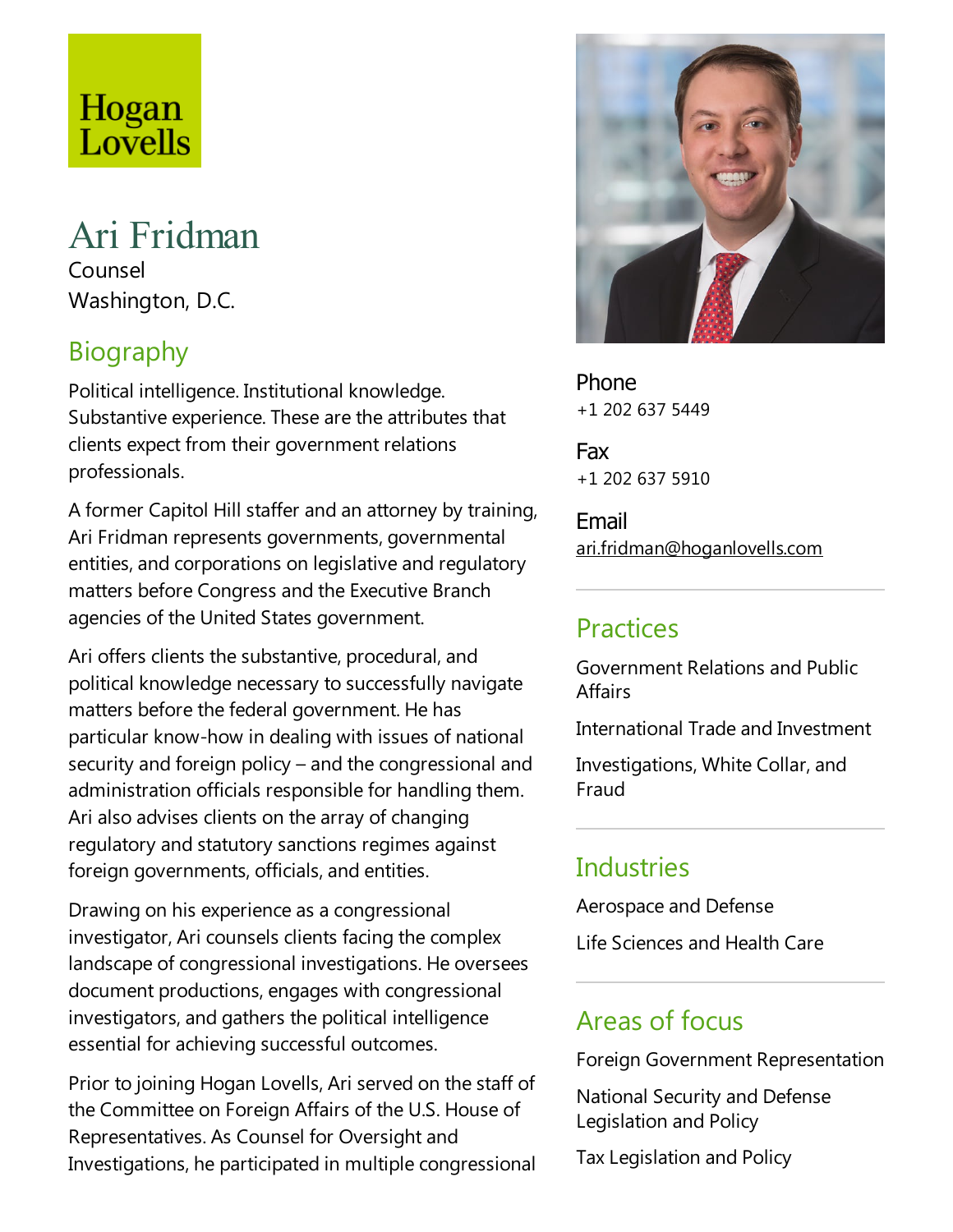investigations and hearings, drafted legislation that became law, and traveled to foreign capitals on official travel.

### Representative experience

Counsel to a pharmaceutical company subject to a congressional inquiry concerning the marketing of opioid medications nationwide.

Counsel to a major healthcare company subject to a congressional inquiry concerning the pricing of multiple sclerosis therapies.

Counsel to aleading educational institution subject to a congressional inquiry concerning sexual harassment allegations against scientists and researchers within the scientific community.

Represented a major biopharmaceutical company in a prescription drug price congressional investigation

Assisted in organizing the public policy, strategic communications, and media strategy for a foreign head of state's visit to the U.S.

Advised a major electronics company on compliance with U.S. sanctions and export control laws

#### Awards and rankings

- Government: Government Relations, Rising star, Legal <sup>500</sup> US, 2019-2021
- Government: Government relations, Recommended, Legal <sup>500</sup> US, 2021
- Government Relations, Ranked Tier 2, legal 500 USA, 2022

## Latest thinking and events

- **News** 
	- $\blacksquare$  BIS continues to expand export controls on Russia and Belarus and adds 71 entities to the Entity List
- **News** 
	- U.S. expands controls on exports of industrial and commercial goods to Russia

Sovereigns: Government Relations and Public Affairs

## Education and admissions

#### Education

J.D., Benjamin N. Cardozo School of Law, 2010

B.A., Yeshiva University, magna cum laude, 2006

#### Bar admissions and qualifications

District of Columbia

New York